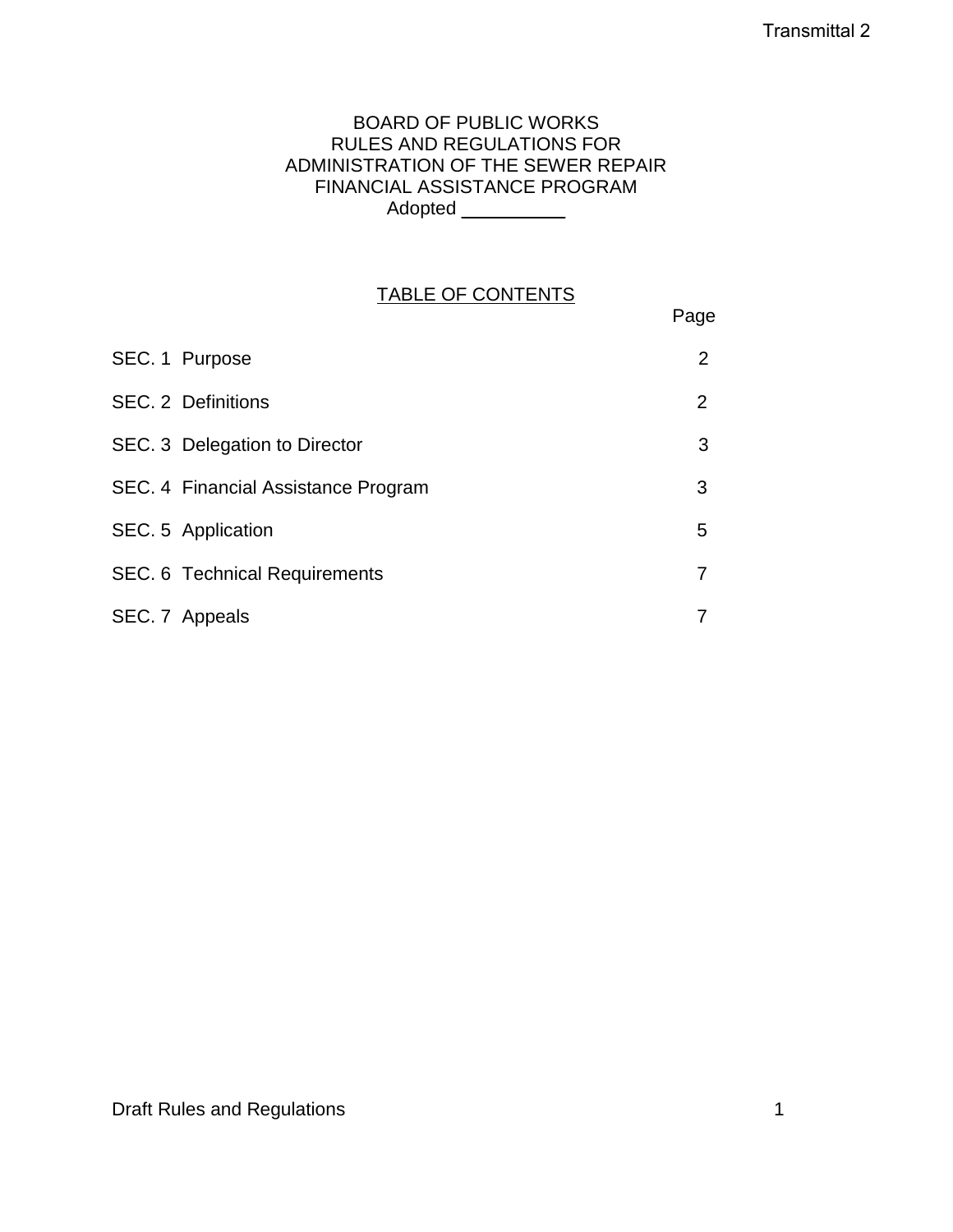#### BOARD OF PUBLIC WORKS RULES AND REGULATIONS FOR ADMINISTRATION OF THE FINANCIAL ASSISTANCE PROGRAM FOR SEWER REPAIR Adopted \_\_\_\_\_\_\_\_\_

### SECTION 1 Purpose

These rules and regulations, adopted by the Board of Public Works of the City of Los Angeles are supplementary to Article 4.5 of Chapter VI of the Los Angeles Municipal Code (LAMC) establishing a Financial Assistance Program for Sewer Repair.

### SECTION 2 Definitions

The following terms are defined for purposes of these rules and regulations. Undefined terms shall be interpreted consistently with Article 4.5 of Chapter VI of the LAMC.

A. **"APN"** - Los Angeles County Assessor's Parcel Number that is unique to a property.

B. **"Board"** – The Board of Public Works of the City of Los Angeles.

C. **"CCTV" – Closed Circuit Television** – The practice of inserting a video camera into a section of pipe to determine the extent of damage to a sewer lateral or other structures.

D. **"City"** – The City of Los Angeles.

E. **"Contractor"** – A licensed and bonded sewer or plumbing contractor in good standing as determined by the California Contractors State License Board.

F. **"Director"** - The Director of the Bureau of Sanitation of the Department of Public Works of the City of Los Angeles or the duly authorized representative thereof.

G. **"Eligible Costs"** - Costs which may be included in the financial assistance to the Owner and paid to the Contractor. The Director or his appointed representative will have the power to approve any eligible costs.

H. **"Owner"** - The legal owner(s) of the premises, except when the legal owner(s) of said real property is such due to the holding of a mortgage, note or other such security, in which case the "**Owner**" shall be deemed to be the beneficial owner(s) of said premises with the responsibility for paying property taxes.

I. **"Premises"** - One or more contiguous parcels of real property under one ownership.

J. **"Sewer Lateral" or "House Connection Sewer"** – Any sewer pipe line, or portion thereof, connecting, any lot or part of a lot with any public sewer.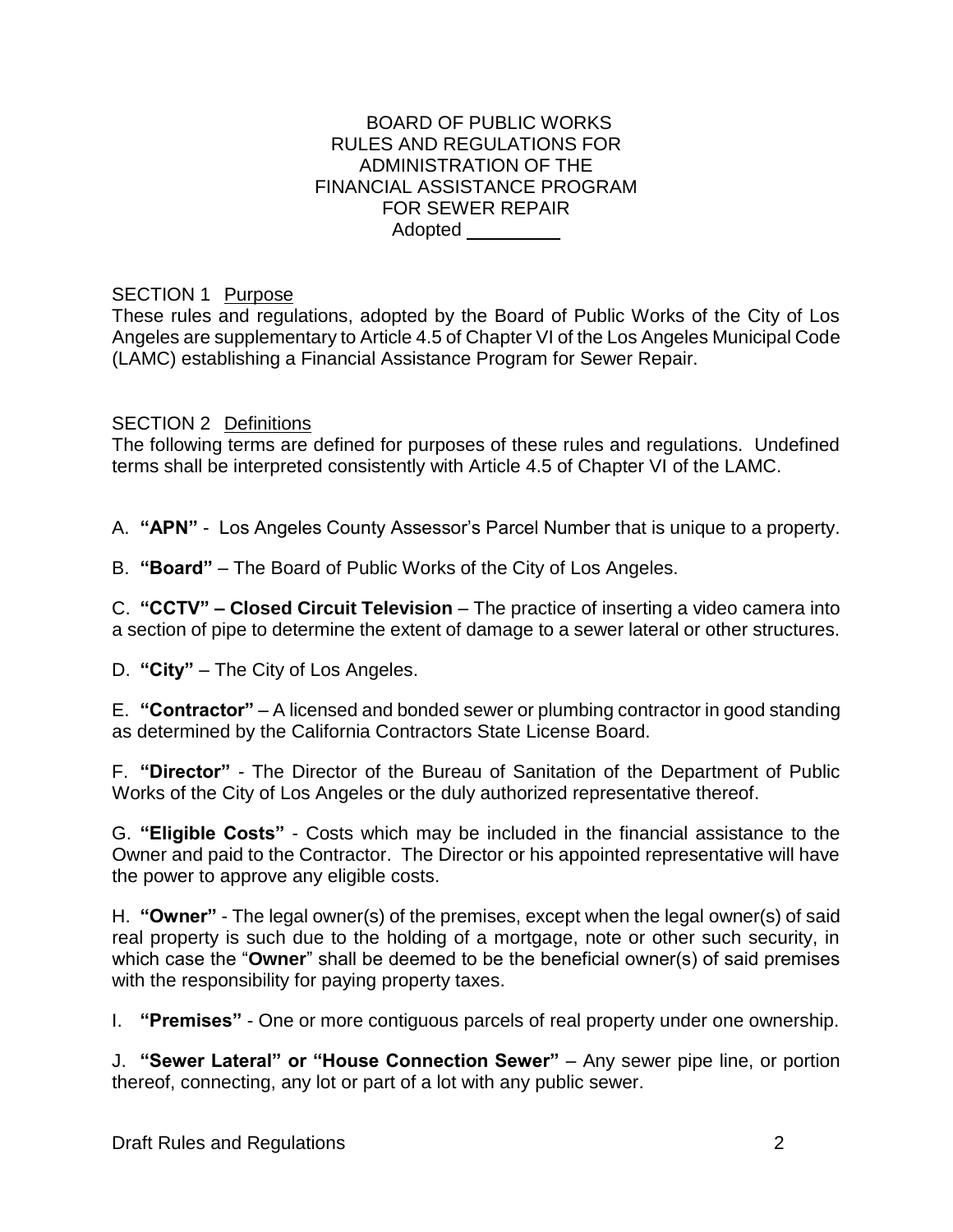K. **"Sewer Repair Financial Assistance Program (SRFAP)"** – A program to provide rebates to eligible property owners to CCTV their lateral, and/or replace or rehabilitate their sewer lateral.

L. **"Sewer Service Charge" (SSC)** – The fee paid by a customer connected to the City's Wastewater Collection (sewer) System pursuant to LAMC 64.41.

### SECTION 3 Delegation to Director

The Director and designees are delegated the responsibility for processing applications for financial assistance and making other determinations as provided herein.

### SECTION 4 Financial Assistance Program

A. The amount of rebate is a one-time, first-come, first-serve, rebate provided to any eligible premises, and shall be limited to a maximum of \$300 for sewer CCTV inspection, and/or a maximum of \$1,000 for sewer lateral repair/replacement, not to exceed the actual cost. There is no guarantee that an applicant will receive a rebate as the rebate depends on the availability of funds and the eligibility of the application.

B. Financial assistance is open to property owners who:

- 1. Own a property within the City of Los Angeles, where that property is connected to the City's Wastewater Collection System (sewer), or
- 2. A property outside the boundaries of the City that is connected to the City's Wastewater Collection System (sewer), and
- 3. Are assessed Sewer Service Charges (SSC) for that property, and are in good standing on their Sewer Service Charge (SSC) payments. Each independent sewer lateral for each APN is limited to receive one CCTV Sewer Inspection Rebate and one Sewer Lateral Rebate. The eligibility for the rebates is subject to the Director's review and determination on a case by case basis.

C. Financial assistance is provided in the form of a rebate check made payable to the Owner of a property that is paying sewer service charge for that property.

- D. Eligible Costs:
	- 1. The actual cost of CCTV inspection to determine the sewer lateral condition.
	- 2. All necessary permits and expenses for excavation, backfill, and repair or replacement or rehabilitation of the damaged sewer lateral from the foundation of the structure including site restoration, limited to the reestablishment of a reasonable grade using materials on-site and cost of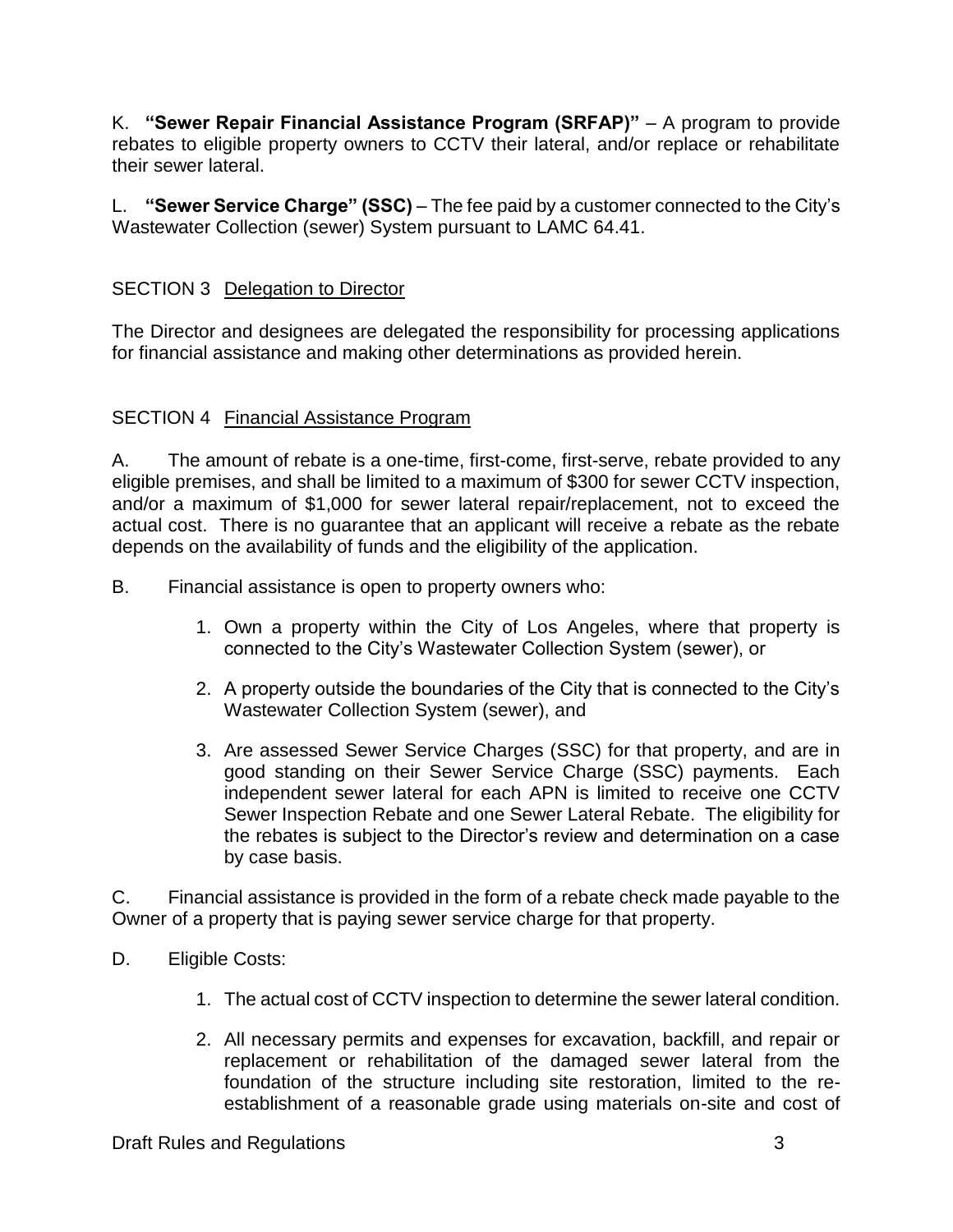restoration of street pavement, sidewalk located on public or private rightof-way, and driveways and sidewalk located on private property and postconstruction CCTV inspection.

- E. Costs Not Eligible for the SRFAP:
	- 1. The cost of interior clean-up or other damage to the interior of the home, business, or personal property caused by sanitary sewer back-ups resulting from the failure or malfunction of the private sewer lateral.
	- 2. The cost of lost wages or income to the home occupant due to absence from work necessary to work with the City or Contractor to complete the repairs necessary under this program.
	- 3. The costs of temporary relocation of the occupants of the structure due to the failure, malfunction, or repairs to the sewer lateral.
	- 4. The costs of cabling or other similar methods to attempt to clear any blockage to the sanitary sewer lateral.
	- 5. The cost of repair, replacement, relocation, or damage to mailboxes, repair of structures, underground sprinkler systems, underground/above ground dog fences, utility services, trees, shrubs, landscaping, retaining walls, fences, patios, porches, decks, accessory structures, or any damage caused by the performance of the Contractor. The Owner will be responsible for moving, and or relocating any of these items, and will be responsible for any and all costs associated with moving, and or relocation of these items.
	- 6. Any work not done by the Contractor.
	- 7. CCTV inspection completed more than 6 months prior to completing an application.
	- 8. CCTV inspection that was performed by or paid for by the City.
	- 9. CCTV inspection performed by the Contractor that is free of charge.
	- 10.Repairs, operation & maintenance costs, and inspections related to sewer laterals completed more than 60 days prior to completing an application.
	- 11.Lateral construction related to new development.
	- 12.Work on oil or grease separators/traps.
	- 13.Work performed or already required as part of a court order.
	- 14.Work done to eliminate illegal connections.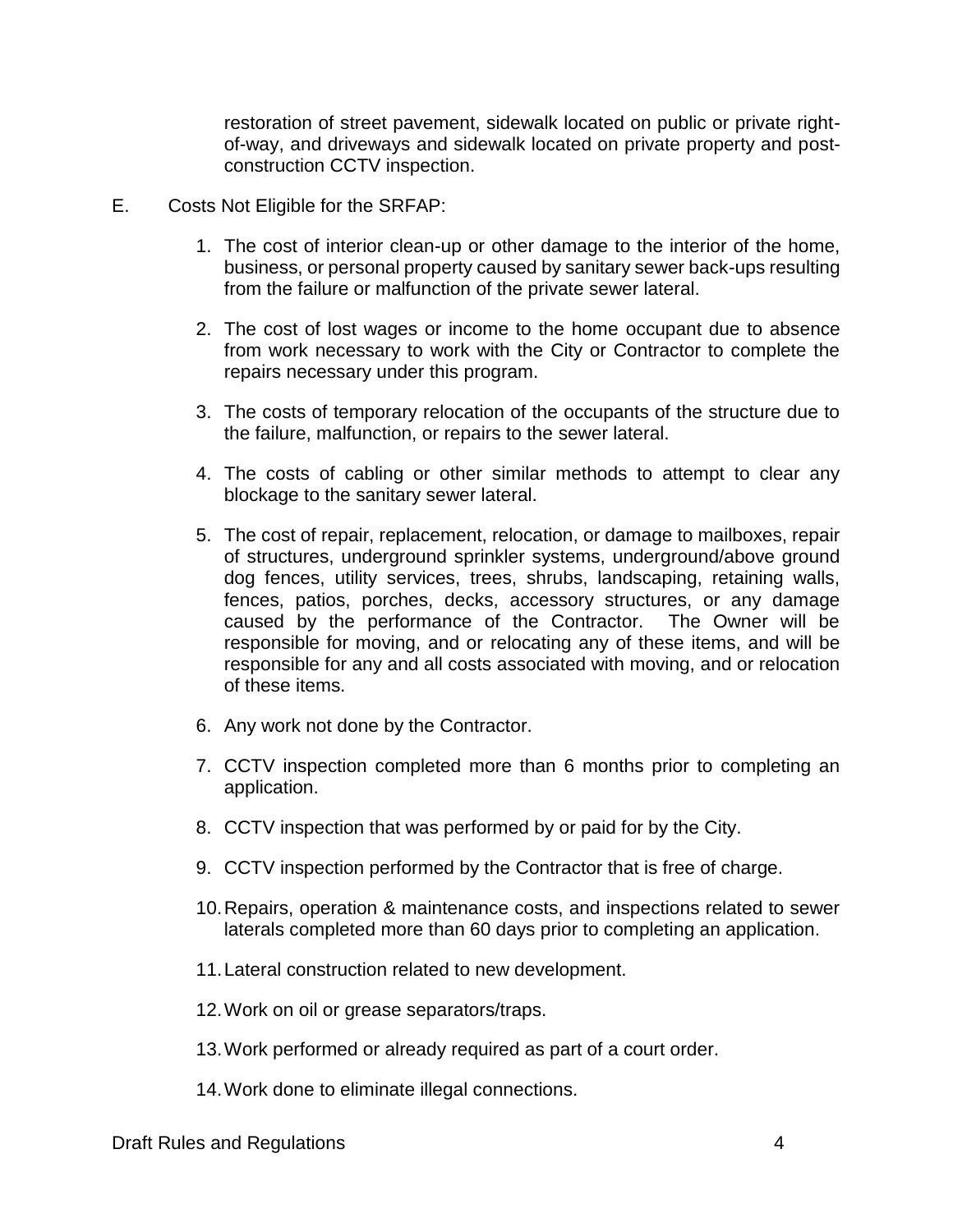15.Purchase of backup generators to run a sump pump during power outages.

F. In the event that any items listed in 4.E.5 cannot be moved, the property owner may be eligible for the rebates if the lateral is properly abandoned and a new lateral sewer service line segment is installed in an alternative location, which is subject to the Director's review and approval on a case by case basis.

## SECTION 5 Application

A. The City of Los Angeles is offering two rebates. An Owner (not a tenant) must submit the following documents:

- B. For the CCTV Sewer Lateral Inspection Rebate, the Owner will need to submit:
	- 1. An official LASAN Application
	- 2. A copy of the licensed contractor/plumber invoice that shows:
		- a. The contractor's license number,
		- b. The itemized costs of materials and labor for the CCTV inspection,
		- c. The date the work was performed,
		- d. Your property address, and
		- e. Evidence that the work was paid in full to the contractor.
	- 3. A copy of the CCTV video showing your property address at the beginning of the video.
	- 4. A copy of the CCTV inspection report describing the condition of the sewer lateral.
	- 5. A copy of your most recent DWP bill.
	- 6. Your APN # (from your Los Angeles County Assessor property tax bill).
	- 7. A completed IRS W-9 form (to issue a check) after the application is approved.
	- 8. A signed Release and Waiver of Liability for each rebate application.
- C. For the Sewer Lateral Repair Rebate, the Owner will need to submit:
	- 1. An official LASAN Application
	- 2. A copy of the licensed contractor/plumber invoice that shows:
		- a. The contractor's license number,
		- b. The itemized costs of materials and labor for the repair of the Sewer Lateral,
		- c. The date the work was performed,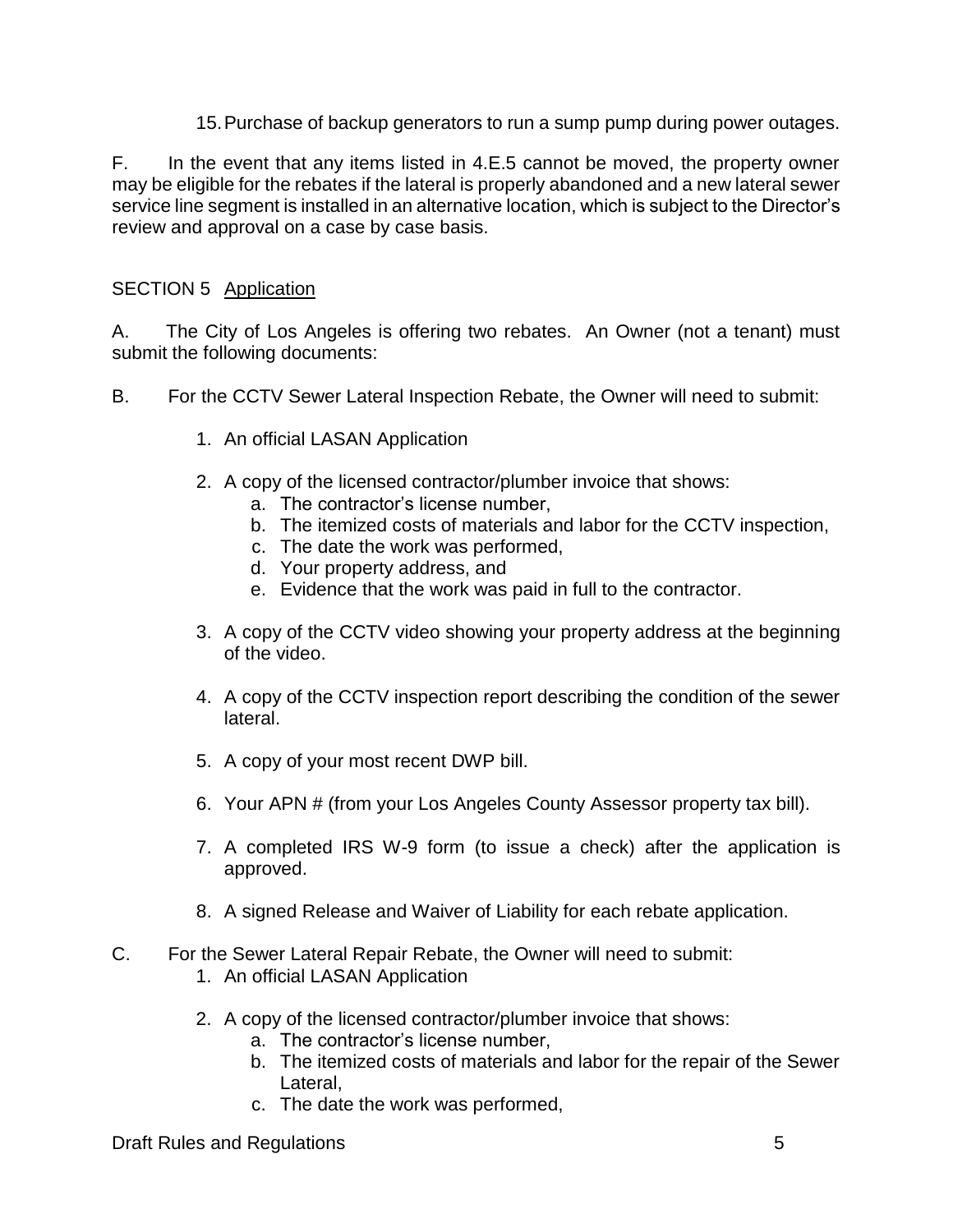- d. Your property address, and
- e. Evidence that the work was paid in full to the contractor
- 3. A copy of the sewer lateral inspection video showing the address at the beginning of the video, as well as the damage to the sewer lateral needing repair.
- 4. A copy of the CCTV inspection final report, describing the damage repaired to the sewer lateral.
- 5. A copy of the final permit signed by a City of Los Angeles Inspector for the sewer lateral repairs.
- 6. A copy of your most recent DWP bill.
- 7. Your APN # (from your Los Angeles County Assessor property tax bill).
- 8. A completed IRS W-9 form (to issue a check) after the application is approved.
- 9. A signed Release and Waiver of Liability for each rebate application.

D. The Director shall verify the premises' eligibility for requests based upon the repair of an existing sewer lateral by:

- 1. A record search confirming that the premises are connected to a City sewer; and are being charged or should be charged a sewer service charge, and
- 2. CCTV footage to verify that the sewer lateral is in need of rehabilitation or replacement. The CCTV inspection must be performed not more than 6 months prior to completing an application.
- 3. A copy of the final inspections and approved permits by the Bureau of Contract Administration, the Bureau of Engineering, and the Department of Building and Safety as applicable.

E. The Director may require submission of any additional information necessary to make the required determination or perform any investigations, which the Director deems reasonable and necessary to verify the applicant's statements. If the applicant fails to produce the requested data within (30) days of the date of mailing or delivery of the request for additional information, the application shall be denied.

F. The Director shall notify the applicant in writing of any determination to grant or deny an application.

G. Requests for the Director's re-evaluation may be made in accordance with Section